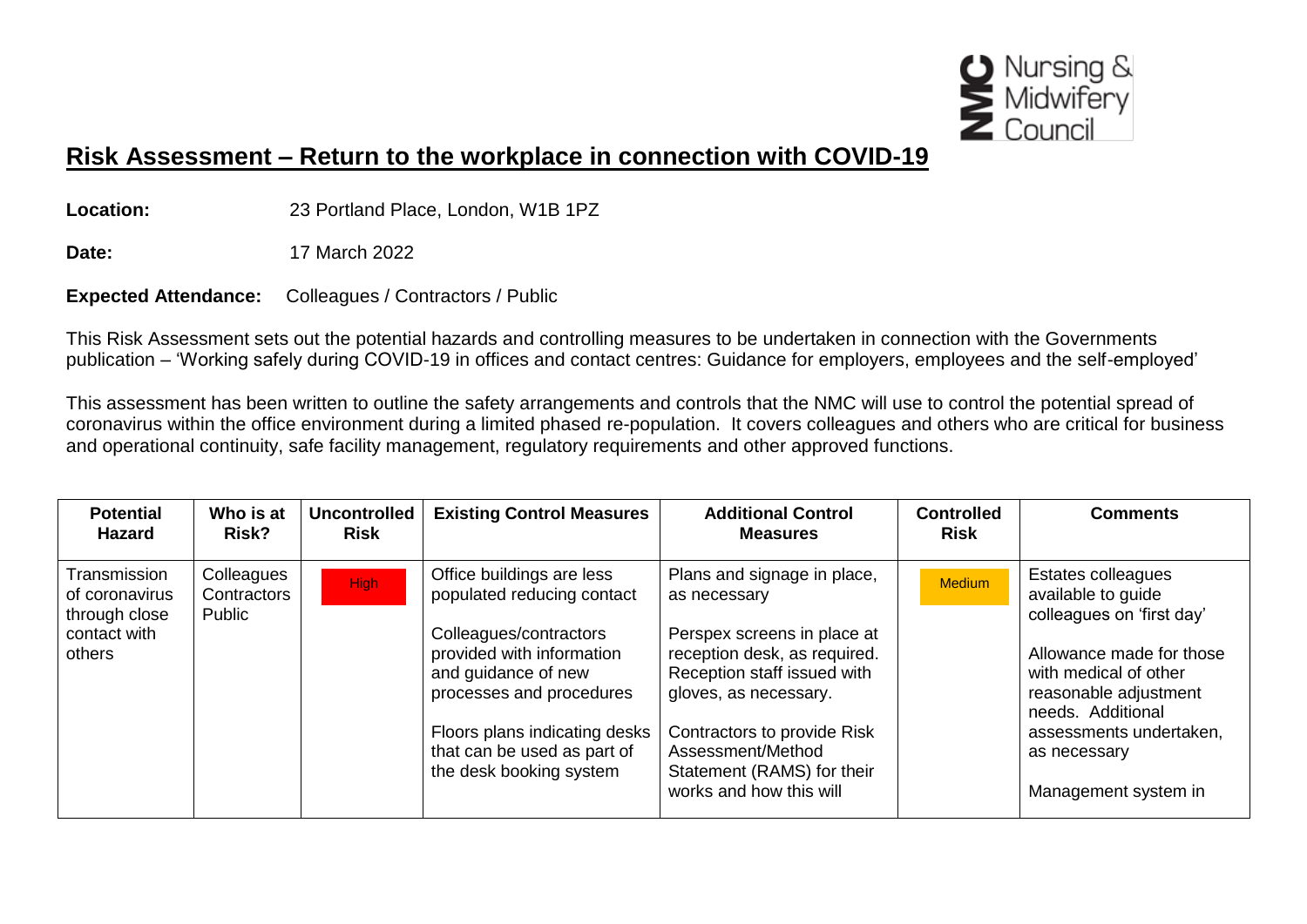|                                                                                                                       |                                     |             | Staircases available                                                                                                                                                                                                                                                                                   | comply with NMC c-virus<br>procedures, if necessary<br>We will ask all persons in<br>common areas, eg reception<br>to wear face masks, if they<br>wish to                                                                                                                                                 |               | place to provide additional<br>support guidance where<br>necessary.<br>Signage in place asking<br>persons to wear face<br>masks in common areas, if<br>they wish to.<br>We have additional face<br>visors for those colleagues<br>who wish to use them as<br>additional protection when<br>in contact with multiple<br>persons, eg 'meet and<br>greet' scenario |
|-----------------------------------------------------------------------------------------------------------------------|-------------------------------------|-------------|--------------------------------------------------------------------------------------------------------------------------------------------------------------------------------------------------------------------------------------------------------------------------------------------------------|-----------------------------------------------------------------------------------------------------------------------------------------------------------------------------------------------------------------------------------------------------------------------------------------------------------|---------------|-----------------------------------------------------------------------------------------------------------------------------------------------------------------------------------------------------------------------------------------------------------------------------------------------------------------------------------------------------------------|
| Transmission<br>of coronavirus<br>through contact<br>with<br>contaminated<br>surfaces - see<br>also Cleaning<br>below | Colleagues<br>Contractors<br>Public | <b>High</b> | Sanitiser gel available at all<br>entrances and exits<br>Sanitiser bacterial wipes<br>available at all desk and<br>other areas to self-clean<br>desks, keyboards, mice<br>phones or other equipment<br>and surfaces<br>Soap and wash hand<br>facilities available at all toilet<br>and tea-point areas | Signage in place<br>Colleagues to remove all of<br>their items from desks at the<br>end of each day and store in<br>locker, cupboard, take home,<br>as necessary<br>Colleagues provided with<br>Door Opener device which<br>allows them not to touch lift<br>buttons, door handles etc, if<br>they choose | <b>Medium</b> | Sanitisers to correct alcohol<br>standard<br>Colleagues use their own<br>personal chromebooks,<br>mice and headsets<br>Used mugs and cutlery<br>cleaned in the dishwasher<br>each day, at the<br>appropriate setting.                                                                                                                                           |
| Cleaning                                                                                                              | Colleagues<br>Contractors<br>Public | <b>High</b> | Cleaning to be carried out<br>each evening<br>Day cleaner to concentrate                                                                                                                                                                                                                               | Concentration on cleaning of<br>desk areas used each day                                                                                                                                                                                                                                                  | <b>Medium</b> | Cleaning company on<br>stand-by to undertake deep<br>clean if required, following<br>c-virus incident                                                                                                                                                                                                                                                           |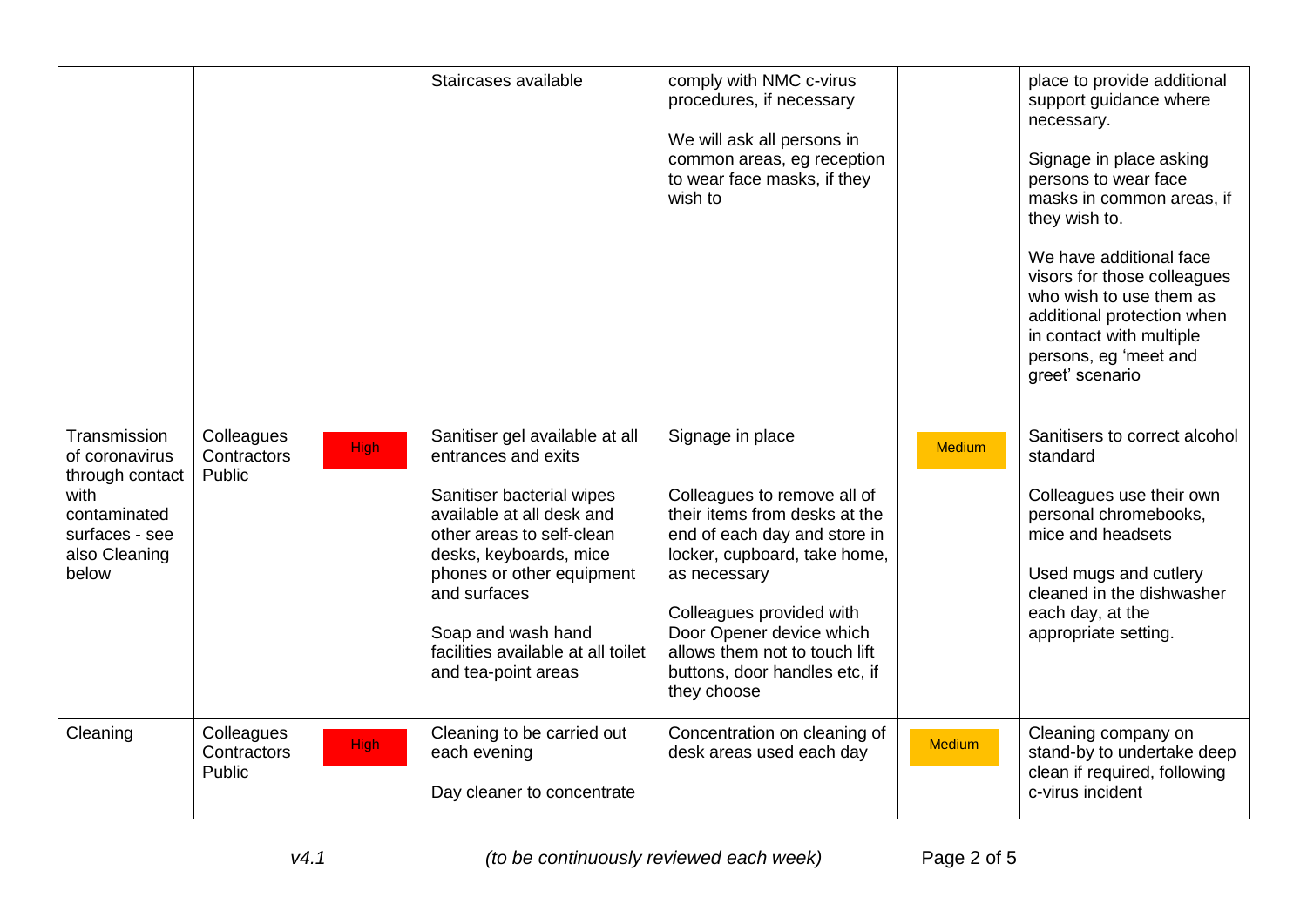|                                      |                                     |             | on high use areas, eg door<br>handles, push bars and<br>other common areas etc                                                                                                                                                                                                                    |                                                                                                                                                                                                                                 |     | Cleaning company<br>undertaking their own risk<br>assessment                                       |
|--------------------------------------|-------------------------------------|-------------|---------------------------------------------------------------------------------------------------------------------------------------------------------------------------------------------------------------------------------------------------------------------------------------------------|---------------------------------------------------------------------------------------------------------------------------------------------------------------------------------------------------------------------------------|-----|----------------------------------------------------------------------------------------------------|
| Environmental                        | Colleagues<br>Contractors<br>Public | Low         | Plant, mechanical and<br>electrical systems continue<br>to be under a planned<br>preventative maintenance<br>programme including filter<br>changes and water testing                                                                                                                              | Where there is a centralised<br>ventilation system that<br>removes and circulates air to<br>different rooms, turn off<br>recirculation and use a fresh<br>air supply. (HSE guidance -<br>shared with maintenance<br>contractor) | Low |                                                                                                    |
| Security &<br>Safety -<br>External   | Colleagues<br>Contractors<br>Public | High        | A large Multi-floored office<br>space in Portland Place<br>Solid wall and glazed<br>windows<br>Double wooden front<br>entrance doors - open to<br>public, contractors and<br>colleagues at set times<br>Access control points to<br>external doors.<br>CCTV in operation covering<br>all entrance | In the event of serious<br>incident - dial 999 and ask<br>for the Police                                                                                                                                                        | Low | Main entrance doors now to<br>remain open to public,<br>contractors and colleagues<br>at set times |
| Security &<br>$Safety -$<br>Internal | Colleagues<br>Contractors<br>Public | <b>High</b> | All staff have access<br>control/ID passes and<br>lanyards. Contractors<br>issued as necessary and<br>supervised                                                                                                                                                                                  | In the event of serious<br>incident - dial 999 and ask of<br>the Police                                                                                                                                                         | Low |                                                                                                    |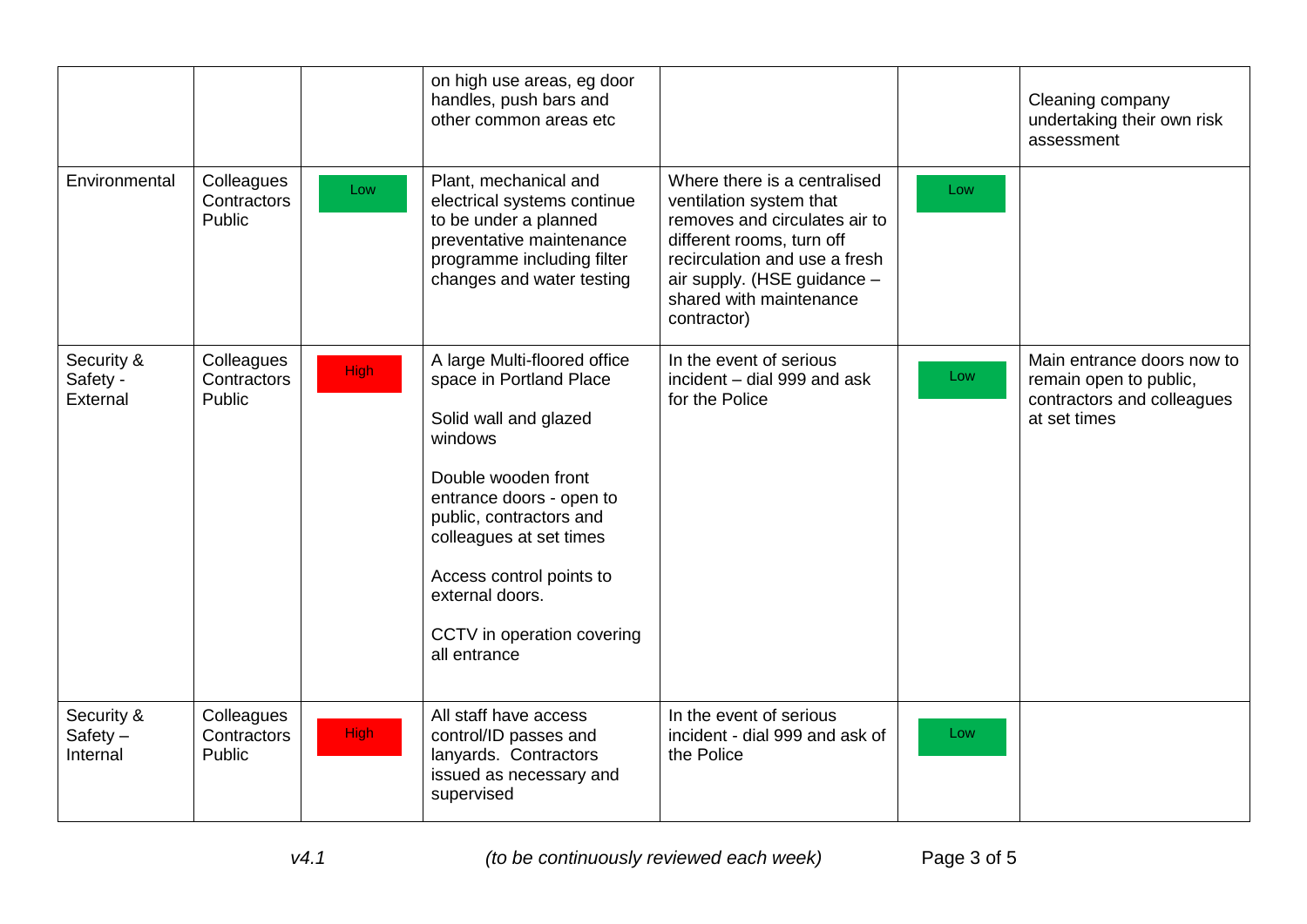|                                                |                                     |               | Access control points into<br>main lift lobby areas<br>managed by landlord<br>Access control points into<br>main office areas<br>CCTV in operation covering<br>main lobby areas and office<br>entrance and exits |                                                                                                                                                                    |               |                                                                                                                    |
|------------------------------------------------|-------------------------------------|---------------|------------------------------------------------------------------------------------------------------------------------------------------------------------------------------------------------------------------|--------------------------------------------------------------------------------------------------------------------------------------------------------------------|---------------|--------------------------------------------------------------------------------------------------------------------|
| Medical issue /<br>injury<br>c-virus isolation | Colleagues<br>Contractors           | <b>Medium</b> | First Aider box in reception<br>and main office areas<br>Quiet room to be used as<br>isolation room, if necessary                                                                                                | If serious medical issue /<br>injury - dial 999 and ask for<br>an ambulance<br>(NMC address above)<br>For other non-emergency<br>issues - dial 111 NHS<br>Helpline | Low           | <b>University College Hospital</b><br>Address: 235 Euston Rd,<br>Fitzrovia, London NW1 2BU<br>Phone: 020 3447 0083 |
| Welfare                                        | Colleagues<br>Contractors<br>Public | <b>Medium</b> | Male, Female and Disabled<br>(basement, ground and 3rd<br>only) toilet facilities on<br>basement to sixth floor<br>Shower areas on Basement<br>and Mezzanine floor                                               | Social distancing to be<br>undertaken<br>Colleagues to store towels,<br>clothing, gel and other items<br>in their own locker/take<br>home                          | Low           | Signage on doors and<br>walls, as necessary                                                                        |
| Fire /<br>Emergency<br>Evacuation              | Colleagues<br>Contractors<br>Public | <b>High</b>   | Existing fire/emergency<br>evacuation procedures in<br>place                                                                                                                                                     | Fire wardens to check floor<br>to ensure that they are clear<br>and report to muster/<br>evacuation point                                                          | <b>Medium</b> | At time of emergency<br>evacuation, 2m social<br>distancing may be not be<br>undertaken to allow for a             |